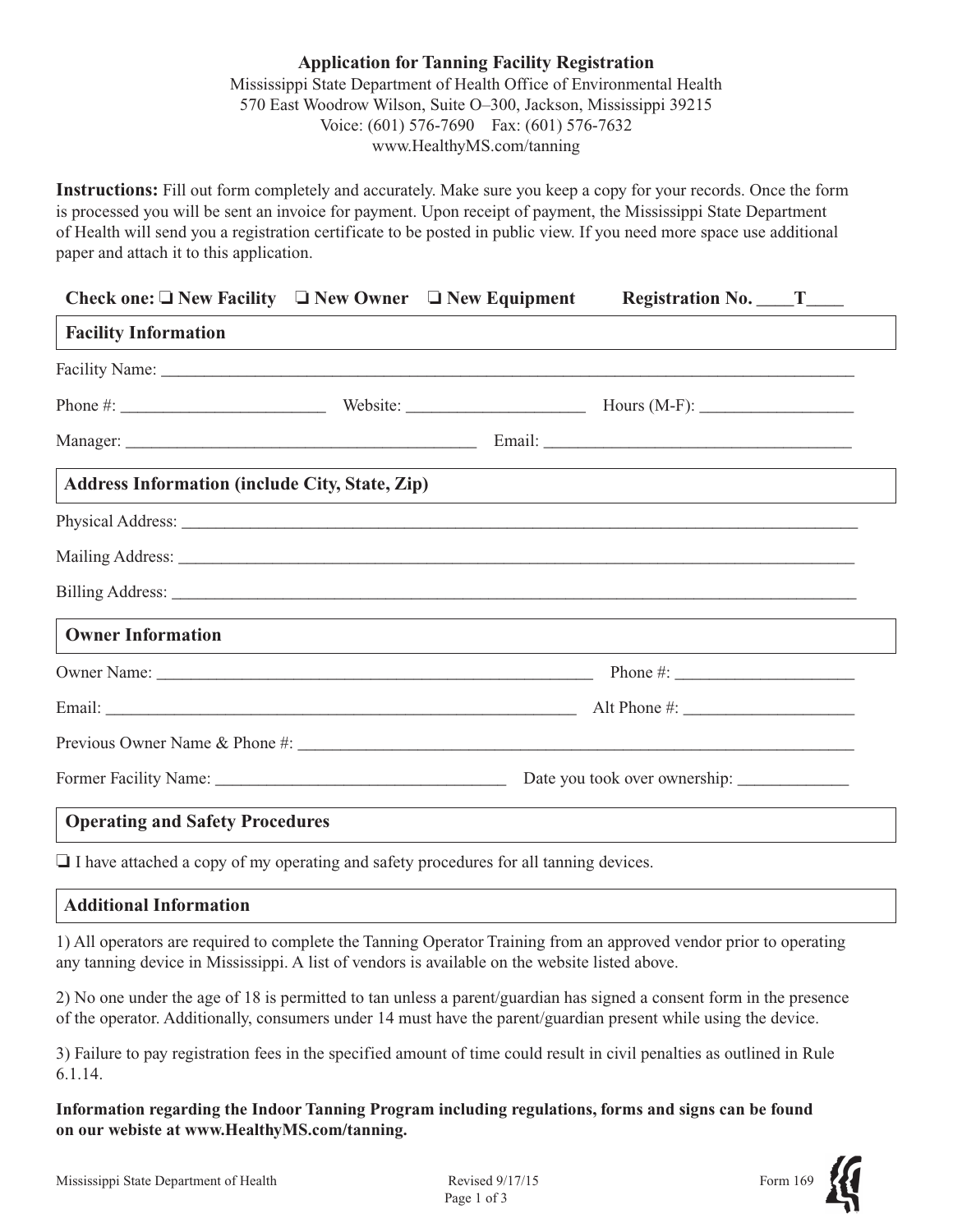**Application for Tanning Facility Registration** Mississippi State Department of Health Office of Environmental Health 570 East Woodrow Wilson, Suite O–300, Jackson, Mississippi 39215 Voice: (601) 576-7690 Fax: (601) 576-7632 www.HealthyMS.com/tanning

## **Tanning Device Information (Use seperate sheet if necessary)**

|                                                                                                                                                                                                                               | ,我们也不会有什么。""我们的人,我们也不会有什么?""我们的人,我们也不会有什么?""我们的人,我们也不会有什么?""我们的人,我们也不会有什么?""我们的人 |                         |
|-------------------------------------------------------------------------------------------------------------------------------------------------------------------------------------------------------------------------------|----------------------------------------------------------------------------------|-------------------------|
|                                                                                                                                                                                                                               |                                                                                  |                         |
|                                                                                                                                                                                                                               |                                                                                  |                         |
| Designated Lamp Model: △ Booth Booth Booth Booth Booth Booth Booth Booth Booth Booth Booth Booth Booth Booth Booth Booth Booth Booth Booth Booth Booth Booth Booth Booth Booth Booth Booth Booth Booth Booth Booth Booth Boot |                                                                                  |                         |
|                                                                                                                                                                                                                               |                                                                                  |                         |
|                                                                                                                                                                                                                               |                                                                                  |                         |
| Designated Lamp Model: △ Booth Booth Booth Booth Booth Booth Booth Booth Booth Booth Booth Booth Booth Booth Booth Booth Booth Booth Booth Booth Booth Booth Booth Booth Booth Booth Booth Booth Booth Booth Booth Booth Boot |                                                                                  |                         |
|                                                                                                                                                                                                                               |                                                                                  |                         |
|                                                                                                                                                                                                                               |                                                                                  |                         |
|                                                                                                                                                                                                                               |                                                                                  | $\Box$ Bed $\Box$ Booth |
|                                                                                                                                                                                                                               |                                                                                  |                         |
|                                                                                                                                                                                                                               |                                                                                  |                         |
| Designated Lamp Model:                                                                                                                                                                                                        |                                                                                  | $\Box$ Bed $\Box$ Booth |
|                                                                                                                                                                                                                               |                                                                                  |                         |
|                                                                                                                                                                                                                               |                                                                                  |                         |
|                                                                                                                                                                                                                               |                                                                                  |                         |
|                                                                                                                                                                                                                               |                                                                                  | $\Box$ Bed $\Box$ Booth |